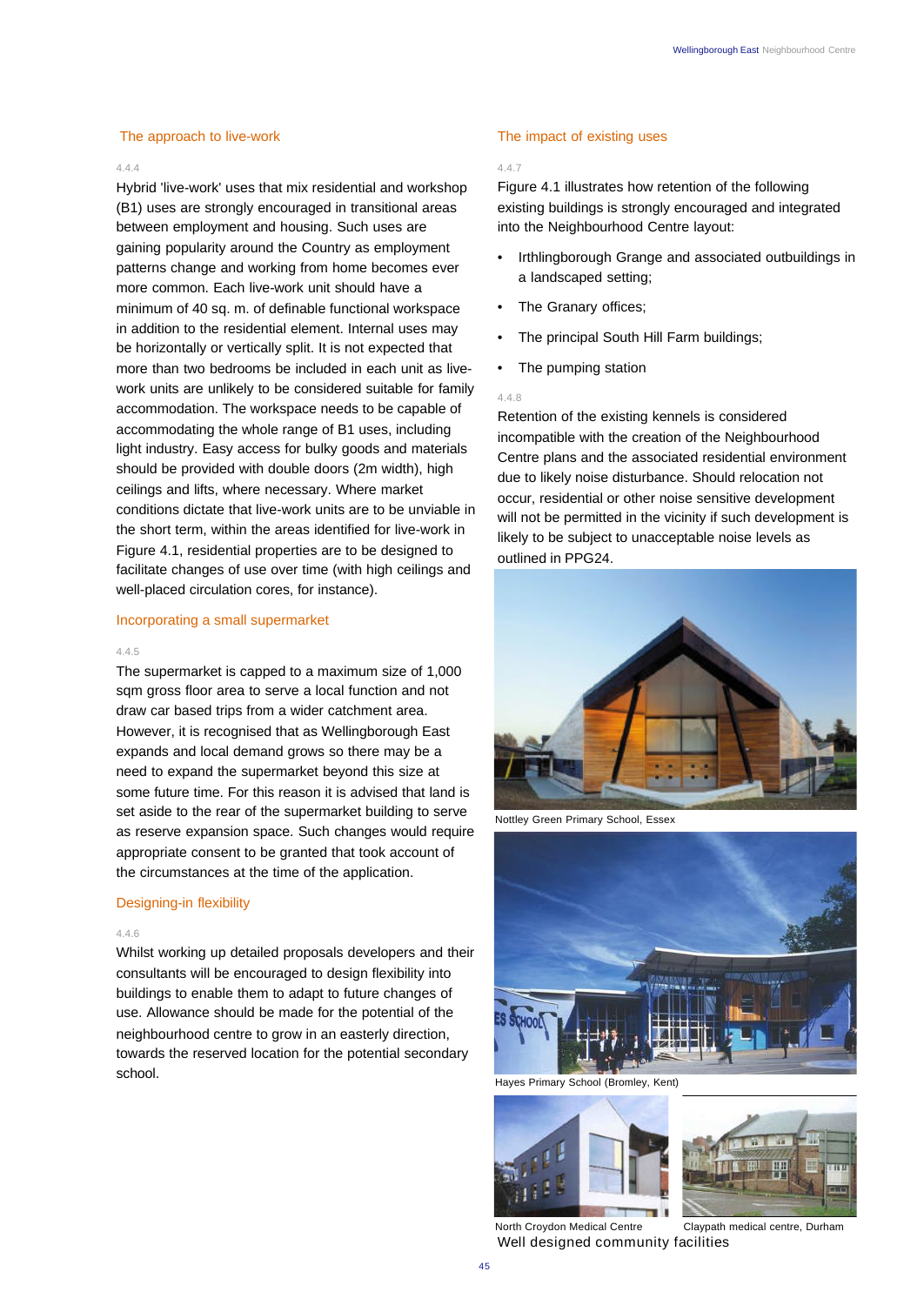# Principle of transitioning

#### 4.4.9

Developers are required to apply the principle of 'transitioning'. This involves the transition between neighbouring uses being carefully managed. Changes between land uses occur at the back of plot (rather than between different sides of a street), with hybrid 'live-work' uses introduced where appropriate- grading the change of use in a subtle way and ensure compatibility.

### 4.4.10

This principle is especially relevant to the way that Irthlingborough Road is conceived and the way the interface with the Laurence Leyland Industrial Estate is treated. As illustrated in Figure 4.1, the Borough Council consider it fundamental that there should not be a crude land use division separating industrial units to the west and residential properties to the east. Irthlingborough Road provides an important gateway to the neighbourhood centre as one approaches from the south. It is therefore proposed that:



Figure 4.6 The principle of 'use transitioning'

The transition between different land uses should be graded to ensure compatibility. (indicative dimensions shown)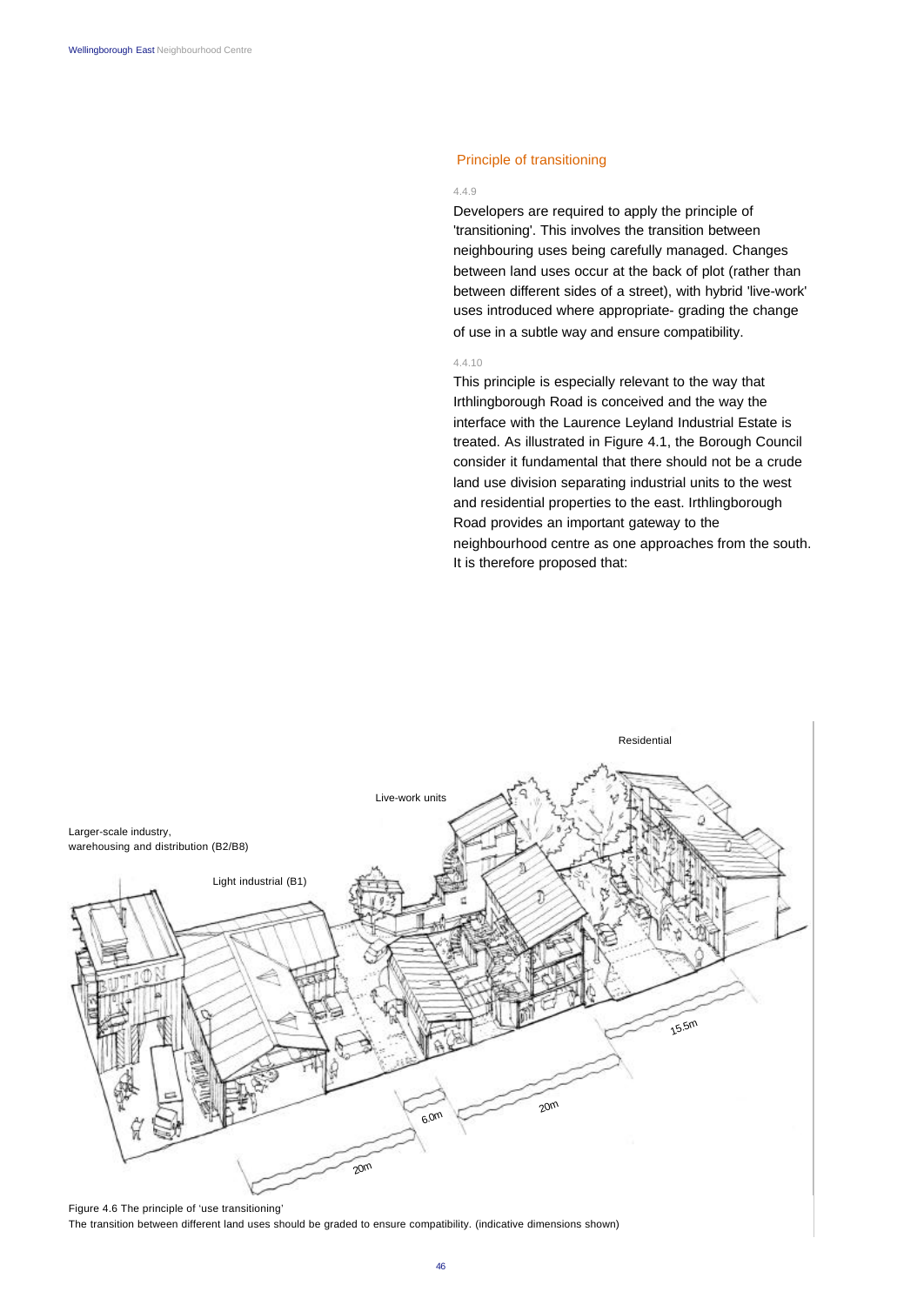- the landmark status of buildings on the bend of Irthlingborough Road to the south is emphasised;
- that building fronts line Irthlingborough Road. To accommodate a change in level it may be necessary to run a lane for local access parallel with the main Irthlingborough Road;
- predominantly residential uses are located on the eastern side of the road (though live-work and smallscale B1 workshops will be encouraged where compatible);
- that live-work units line the western side of Irthlingborough Road, presenting an active edge to the street, with new B1 units wrapping around the existing Laurence Leyland Industrial Estate to the rear.

# 4.5 A diversity of housing types and tenures

4.5.1

A balanced community is promoted via a mixture of housing types and tenures ranging from detached and semi-detached properties to terraces and flats. The mix of housing types is to equate with the character of streets that they line, as described in 4.2 above and illustrated in Figure 4.7.

4.5.2

Affordable housing shall be provided in accordance with Policy H8 of the Local Plan as supplemented by the Supplementary Planning Guidance on Affordable Housing.



Figure 4.7 A mix of housing types can be accomodated whilst building to higher densites (35du/ha and above)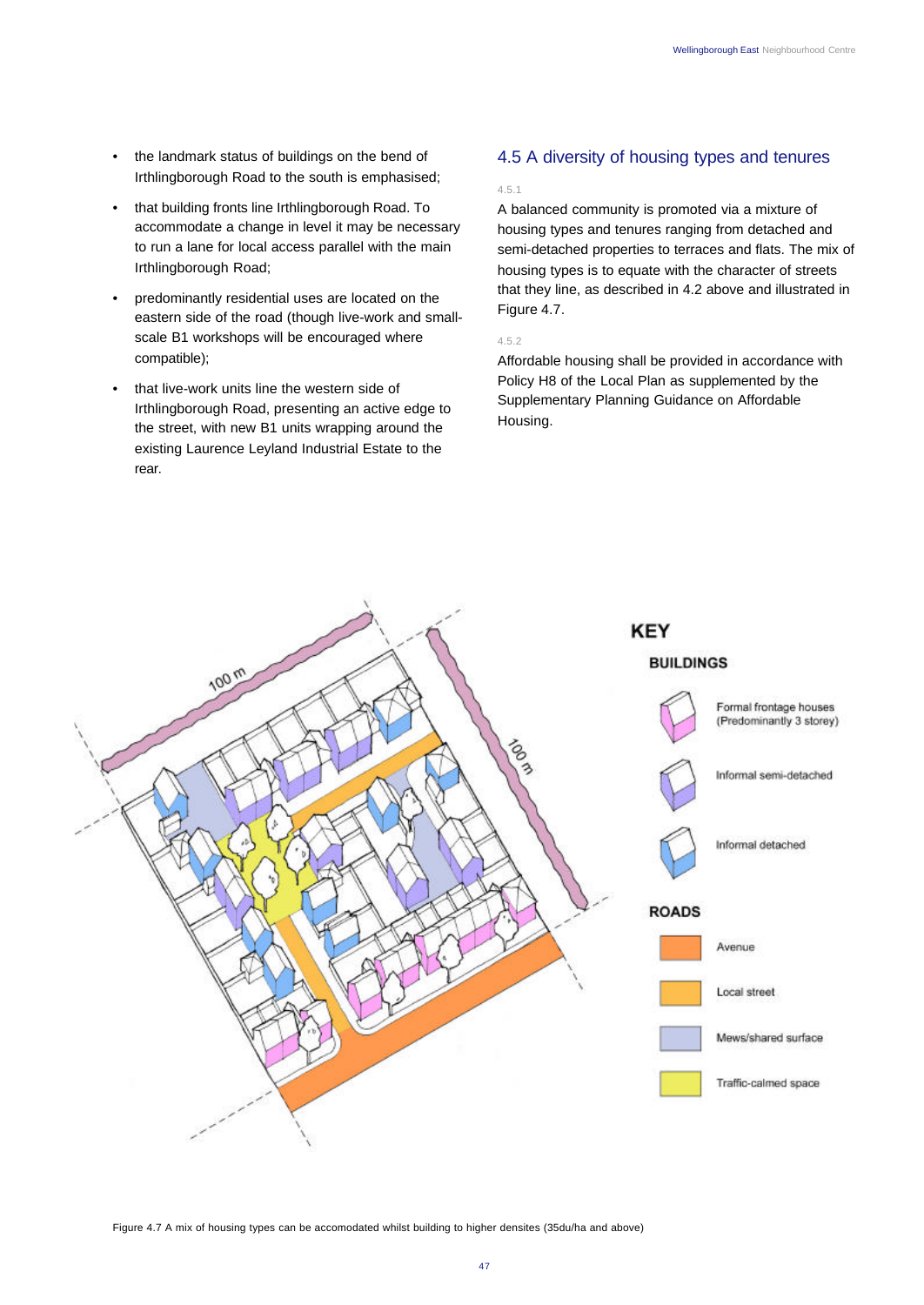#### 4.5.3

Other relevant Borough Council documents relating to the provision of affordable housing comprise:

- Wellingborough Borough Council Housing Needs Survey 2001;
- Wellingborough Borough Council Housing Strategy 2003/04;

The following documents are currently be prepared:

- Wellingborough East Housing Needs Study 2004;
- WEAST Affordable Housing Development Brief Phase 1 (Draft);

The following documents are also important points of reference:

- The Housing Corporation's 'Modern Methods of Construction';
- The Outline Specification and Lifetime Home requirements prepared by Davis Langdon.

#### 4.5.4

The percentage of on-site affordable housing will be determined by the forthcoming Affordable Housing SPG. However, the principles of this provision are clear. Affordable homes must be 'pepper-potted', so that they are fully integrated with market housing. This means providing affordable housing either as individual units scattered throughout the development or else in small clusters of no more than ten to twelve units incorporating an agreed mix of housing types and tenures. It may, however, be appropriate to exceed this limit where, for example, sheltered accommodation is proposed or mixed tenure within a block of flats is problematic.

# 4.5.5

The housing mix for each phase and tranche of the development should take account of:

- Assessed housing need requirements
- Supported housing need requirements
- Wheelchair or other specialist adapted housing
- Relationship of the development site to other facilities
- The need to provide a balance of tenures
- The overall sustainability of the development.

### 4.5.6

There will be a requirement for:

• specialist and general needs accommodation in accordance with assessed needs.



Traditional urban form Higham Ferrers



Frome, Somerset Housing designed to work with the topography

- Supported accommodation for the elderly in the neighbourhood centre
- Supported accommodation for single people with access to facilities and support.
- Accommodation to be provided above shops
- Accommodation for Keyworkers

#### 4.5.7

25% of affordable housing is to be built to the Housing Corporation's Modern Methods of Construction criteria. A proportion of affordable housing to be negotiated with the Borough Council is also to be built to 'lifetime homes' standards that are geared to residents' changing requirements and particularly in terms of providing for reduced mobility.